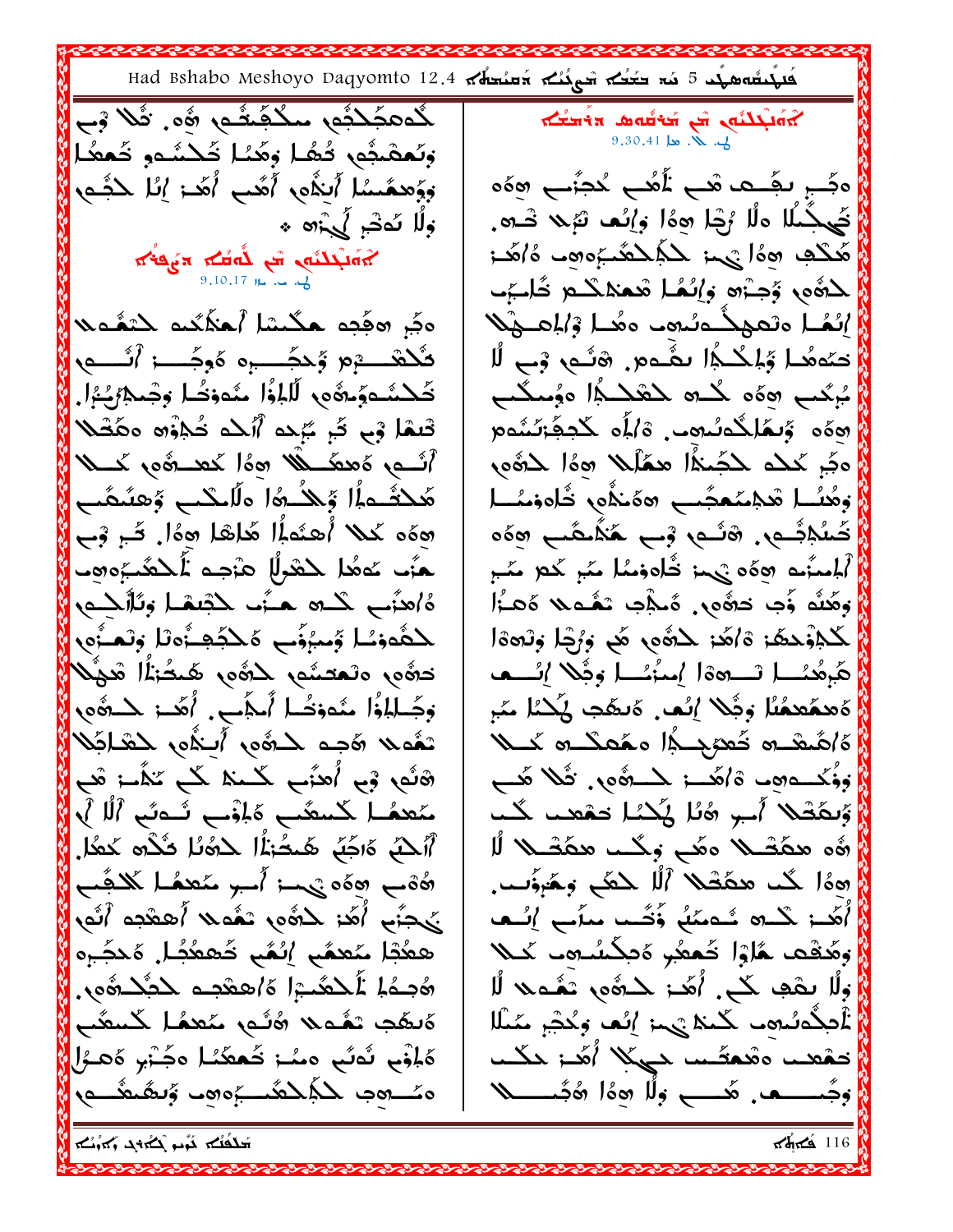Had Bshabo Meshoyo Daqyomto 12.4 مَسْتَعَلَّمَ 4.4°C Had Bshabo Meshoyo Daqyomto لَجْبُعْسَلَ ةَاصِّلْــهِ فَكَــوُّهِ ۚ وَهِجُمَــهِ أَمِنَى وَاهْزَا أَلَٰهٍ يَعْمَدُ وَأَهَدَ لِحَدُّهِ هُـعمَّـلـه هرُّيَـا هُــُبْع وَّاهَٰلُوْهِ لْمُؤْمَطَة مُ مَكْمَعٍ النَّامِ وَوَّحْمَدُهُ مِنْ وَكَنِيْهِا هُذَا هُمَّا مَحَمَّلِهِ ٱللَّهِ وَوَوَجُلُمَةُو ۚ وَقُلُمُ مِكْسَمَى الْمَسَوَّى ۖ وَأَوْقَائِهِ مِنْ الْمَرْضَاءِ ۖ وَلَا ي ۿؙڡڢۘ۫ٮٞۘؠ لًا هُجَنُـا تـهةا خُـنُجْجَــهِ ٱلْا هَٰــ وَرُجَــا بكافهف سامة ب مشكبكاه حَجَّـــم، وَتَـــــهةَا ذُخُـــا تَـــهةَا لِحَجَّـــم، حو. مال حيث 20,17,28 همُعمُنُـاً. ٥ﻫُــ وَرُجْـاً حَجُّــهِ وَتَـــ30أَ بْدَبُسِبِ 30\$ وْسَبِ تْغُسْمَىْ وْتْݣُسْمَ هُبِهُمُا نَوَهَا لِحَقِّي لَحِبُرا ۖ أَلْحَمُا وَجِبْرَهِ لْلُوزُهِكُمْ وَجِزَ كَجْزُحْهُمْ لِمُحْمَّدِهِ وَمِنْ تُصَيِّــــــوهِـــــــوهُ مِنْ حُلوفِيمُــــــل هَ/هُـــــز وَإِنُهُـا لَا ٱيلًا وَتَعَذَّقَنِــها ٱلْلاَ وَتَكَشَــها هُوتَكُلم نَهِمُه ۚ فُووَمُنُا سِكُفٍ هَيُدَال لِحْدُّەرِ. 1ْ هُجْهُبِ مِنَى لْاهْتُعْكَـْمْ Eintra composed AgelyR هَجِبْرَه وَإِنْعُمْ شَعْمَكُمْ لِأَزْكُبِ دُهِنْلَ كَحْمُهِـــْزَا كَسَنَجْـــونُنهب لِحْكَــوَلَٰٓالِ ەكْبِر شْكْتُلْ نُفْت ھەد قُدىگىمى ۋەسُل ەئملىئەئىھە للكىشا ةىجانئىم قىھ كَمْمَيْمُ مَسْتَدَامَ مِنْ الْمَحْمَدُ الْمَسْتَدَمُولَ هدُا قَمْعَهُمْ حَمُلًا ذُمُّا حَنَّىدٌ كُبِر ْفَولًا هَجْزًا هَيُّمُال كَجَرِْ. وَلَمِمْلًا. أُهَدَ وَٰٓالحُـٰۃُا نفُـٰءم فُـثَب هُنتُـٰۂ حُـٰد ْفُوكُوهَا لْا هِنَّىمْ نَرَّجِيْنَا قُوهِكِهُوهَا أَهْلُوْهِ وَجَنَّــب أَجَـــَزِب اللَّهَـ ذَجَنَــــــــه اْلًا مْكَــٰ هـزُوٗا م<sup>ِ</sup>أُهنَّـم<sup>ِّا</sup>ًا م<sub>َ</sub>عَـٰـفُ ۖ إِنَـٰا ۖ وشيءًا كَلَّهِ وَهْمَالًا هِوَا كَلَّهِ مَعْرَمٍ هُ/ڢ مَكْتُما أَيْ تَضَمِعَه تَكْسُرُاتُمْ سُبَكَ اثَّه فِي أَهَٰذٍ لَكُمْ هُمُّا رُحِمًا أَيْمَكَ أُهْدُاْ لَكُلُّ أَهُدْ وَلَٰٰٓكُمْ ﴾ وَهُكُمْ لَمْوَى حَلَّٰہِ مِّبْرِ لْمَكْتَمَى وَهُكْسٍ هِ مَعْلَمٌ لَهُ لَا كُتَبِ تُحِيِّسُلَا مِمَكِّنَةٌ }ِنَا هَزْمَكَــــــــوسِ مَّـــــوْيَةٌ َمْعِ مُعَْسُرِ مِمْ ِ هُوَ مُعَكَّبِرٍ حَعَكَتُمَلِّهِرٍ. وَّسبُرا هُم هُكُم هُلَّا لًا هُجَّ; إِنَّا وَلَكْبُ حلًا تَعْمَى \$اهُمْ لَّا يُرِكَبِ ابْتَاهِي هُنُـأ لَّكُلُّ وَلَا مِمَّا حَقَّ هُمَّا هَدَّسُ. هَلَّهُ هُمَّ المُعكَّم مِنْهَا سُمْحَمَّى مَنْهَا لَمَحْمَدُا أَسَمْ هَكْشًا أَيْنَقْطِ كَبَجْسًا سُبَكَ إِنَّا تُهُا وْاِنُا حِجْمِ حَعْمَدُا أَه مَّحْقُومُاْ وَهدهَ هْبِ أَبِنَا أَهُد: لَكُ الْمَيْزَهُ عَمَدَهِ وْاْمُا حُمْدِ إِمَّا تْمُحْصِبُّومِ أُهْنُوبِ كَلَّةِ أَهْمَعْشِبِ مِنِّعٍ. أُهُد: لَحْدُوهِ قُهْمَهِ حَصَّكُملا مْتَرْمِ مِنْقَمِي أَبْدَ كُبَّ وْاْرْهَا تزَههسُا. ەقُمكەھ أَهُد تُحْل 3هُلِمْ نْمَـــٰذُہ ٖ ہمُحجَّــہِ مِّــدُّ وَاللہ حُجَـــ ۚ إِنَّا هْمِ لَلْأَهُا حَمَّكُمْ هُجِعَّيُّمَا لَا هِهُا لْمَعْثِمِ وَلْمُتَمِّعٍ وَبِ هُي مَعْنَفٍ وَهْيَ هْعُكْــــــــهُ لَا هُمَّا وُجِكْــــــه وْاتْلَكْ أَلْمَا كُبِرٍ تُحْشُورٍ ٱلْلهُ أَڢ حْثَكْرُهُمِ ٱمْكُبِ وهُعنْسَم لَكَــا مُاهُنُـا وَلَـــ00ْ6) أَجـــهُـات لَّامْكَـــبِ وْالْمُمْكَــدِ قَنِي اُحِــدٍ. كَــرٍ وْب لْحَجّْ; شَعِ أَهُّدُوْا شَكْعٍ, مِصُّم لَّكُنَّهُ حفَكه بَعْشَا فَيْهَاه كَمِلا هُنَّهِ لِمُؤْمِنٍ تمشابهم كالمحرج سهو تتفلض  $\frac{117}{2}$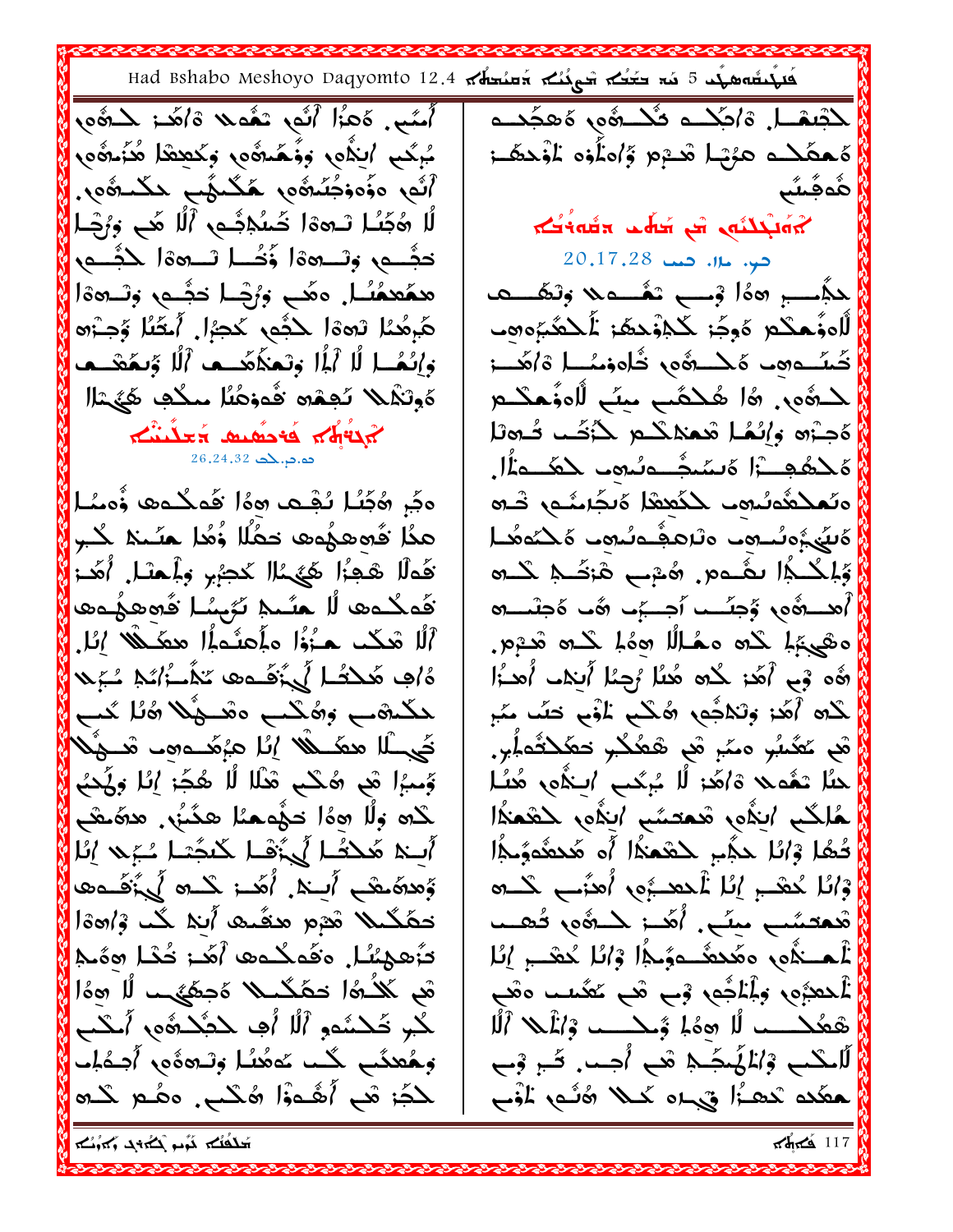Had Bshabo Meshoyo Daqyomto 12.4 مَسْتَعْلَمَ مَسْتَمَامَة Had Bshabo Meshoyo Daqyomto 12.4 مَسْتَعْلَمَ مَسْت تُصْبَعُبُ أَوْ وَجُمْعَـــمِلَا هَوِهَٰنُــــزُهِ الْمَلَا هَكْتُمَاهَ الْمَحْمَدُ وَالْمَسْتَمِرَةُ مِنْ الْمَحْمَدِ َّكُسِعَّىٰۥ ۖ وَوَجِئَـٰٓء) أَ وَهَ مُّـماً فَلَا ذَكِرْكُــدٍ وَمُكِلِّصٌ وَهُوَ كَعَدَقُومٍ. وَجُمْ قُنُوصُو هُبِ ِ لِحَبَّى خَلِّى:لَمَّا وَلَا غَلِمَكُهُو كَمَّ أَنْتَا. لَمُّل مَعَكَلاً وَوَّه مَّ كُم مَّ مَّ وَاهْبَع لًا مْحِي أُهَٰذِ إِنَّا كَلا ٱنْتَبَا وَجِخُلْعُنَا هُنَا وَهْدَمِ وَهُدَا كَعَدَلًا أَو لَّاهُمْوْا لَّا حَجَّمِ أَه حَــلا حُـحْدبْ أَه حَــلا مُـهْدِهْـا أَه يُجِبُّ أَنْ هَامًا. وْأَهَبْبَ أَيْخَفَّـــوها لَاهُ الْمِرَّ آهُ سَعْمَهُ هُمِهُ مِعْلَمَ كَـــلا فُـلْـسَـــ فَجَابَــْ;ا هَلَ لَا مَنْجُب وتعذروا لكله نجي هَمّز لًا مرّا. وَهَنَّفُو أَهِ ثَمَّ مُحْمَدُ حَمْدَهُم. وَوْا وْبِ وَجْدْتُــمْ حْجُــُم وَلَا غْلِمَـكُومُ مِ لَ 5.1.11 L./.๑ (/) สามันน์ส أَمِهِ وَهُدَاهِمْ أَمْمِلُ وَٱمْدَاهِ وَسَلَّمَ أَوْمَ َهُجُا مُعَكَّمَكُا خُسُجْجُمٍ ٱلنَّمَلُّا وَوَّاسِدٍ كَحْدَجُا أَه فُحَّمَت فَجَّدْا أَه مَرَّجْزُو أَه رَّةُوا رُبِّدُواْ أَسْرًا وُاهِلُّا خَسْمٍ مَنْبُهِ ا وَّەُ۔ أَه مُنْهُدِ كَـــم أَمْـُـا وَهُجَّـُـا هُه هْجَدُهِدهُ الْجَهُدَ وَتَهْدِ حَـزًا أَسَدًا أَهْلَا كَسِعُل حَمْلاَطٌ \* أَجْوَرُوا مِنْكُمْ مِنْكُسُوا وَلَا إِنَّاهِ وَلَا وُمِّ هَبِأَيْهَا هَٰهَٰدا وَهُدَدُه؟ أَهْ هَذَنَبَا تَذَّنَّزُائِكِ تَكْحِذُونَ خَاجِلًا وَتَعَدَّضَلا شَــ ى كَمْ هُوتُو هُمْ كَتَجِعْنُو. 1.1% 5.1.1 َّضُلُاجُمٍ ۞ه هُم وِهُلُّا هُـمحُزُلًا هكَـٰ; أَمْتَ مُلاَلا هُوجُده أَو هجْمِيْنَا وَوَجَا أَمُلْ يَهِمْ فَسَيْمًا إِمَّا هَدَشَمْ بِكُمْ شَيْءٍ مَنْ النَّامُ دُهَـٰ: مَهِنَــلٌ مَعمَٰدُ الَّـسُلَاجُــه أَب |ەھَنُىب إِنُا لِكَبُو، حَنُومب هُو كُبُوه وُلَـٰهِ ٱلنَّـٰٓءِۢٓأَا ۖ هَٰٮنُمَّتَـٰلٍ ۗ أَه ۖ فَـٰهَوۡاْ النَّـٰهِۚ أَلَّا ۖ أَنَّنَـٰلَ أُسبِ هَٰٓ;ُنجُــل كَـــهُ٥ هُـــ وِهُوۡٓا هُكَــٰ; ومَهْمَكُمْ وَحْبَاءَ مَعْدَاءَ الْمَحْمَدِينَ مِنْهَمَةٍ مِنْهَمَةٍ مِنْهَمَةٍ مِنْهِ مَنْهَمَةٍ مَ وَجَعِثُوهِ وَهُزًى تَعْمَدُ هَمْسُلُ أَلْمُ تَعْمَدُ دَّه مِلا وهُمَّةٍ أَه أَحِسَٰرًا أَبِّ أَيْسِكِمَاْ وَهِ أَ تَكْثَـــم وْامُا كَعثَـــم حَـــزُّوما كَــــع حَاحَبَرُه . أَه هَا مَا وَحْدَاً أَه تَحَدَ أَه تَآمِ سَمَعْلَـــــرَ وَهُــــــزَى تَعْـــــــم بِلا مِعْــَــمْــــل أَه لَا ٱلمَلَوْ حَذَّمَهُ هُ عَدِي اِمُعا وِمَّحْمَدِ وأحكعْـوتم كــوْنَا كعُهْنَـا لَاجِهْنَا تَعَصُّلُوجُــه 5% وتَعَعَدُ ۞ أَه كَعكَنُــا وَفِّيءٌ؟ وَجِـزُّه مِن تَسْلِ حَمَّـهِ هُدَ وَهُــزَى وً النُعار الله أَمْل أَعلَم الله وشَائل وَحدُمُك ثَقْدِيهِ مِنْقَسَالِ لَلْ هَٰقَيْ: هُدْدِهُ; ثُمِي هْبَهُمْ هُمْ فَيْءُا أَنْ هَٰٓ;ُنَـٰمُلُمْ أَيْكَـٰهُمْ هُـٰب لًا ـُبِكَـٰبِ ابِنَاهِ ۖ وَسِعْنُ;ا هَكَـٰـلا فَكُـٰهِ ؤْمِنْتُوبْ أَهْ هُتَفَكّْتُنَا وْسَقْعَكْتْ قُدْوِ أَيْ جُنْحَكُمَ الصَّحْمَةِ وَقَدْ شَعْبُوهِ مِنْقَسَةُ هَّزُمُّا لَكُمُّا وَهَٰٓإِما عَعْدَهِ. وَحْمَعُهِ وُهِ لَعٰذَا فَلِمُوسَنِ مِهْجَمِينَ مِعَهُمْ الْمُحَمَّلَ الْمَحَمَّلَ هُزَكَرٍ تِمُّدِيهِ مِمْسُلٍ وَكَلاَمُكُمْ وَكُمِيَّةٍ مِنْ الْمَوْمَةِ الْمَوْمَةِ مِنْكُمْ وَعَظِيَّةٍ مِنْكُمْ وَعَظِيَّةٍ مِنْكُمْ مِنْ مَ ثُمكِيُّه أَه أَنُا أَحمَدَيُّه حُب زُمسُا كَعنُه همُسُا ٥٥ وْالمِبْـد مْكَفِّحِ. شَـوْلًا مَكْتَبِرُهِ وَهُنَّى تَقْنُدُ مَقْسَلًا. هُنَا تَحْثَى كَبِكَيْرَا لَا ضَبِعَبْ ا كَنَفْجَا هِلَا

تلاءُ مام الله على الله من المسلم المسلم المسلم المسلم المسلم المسلم المسلم المسلم المسلم المسلم ال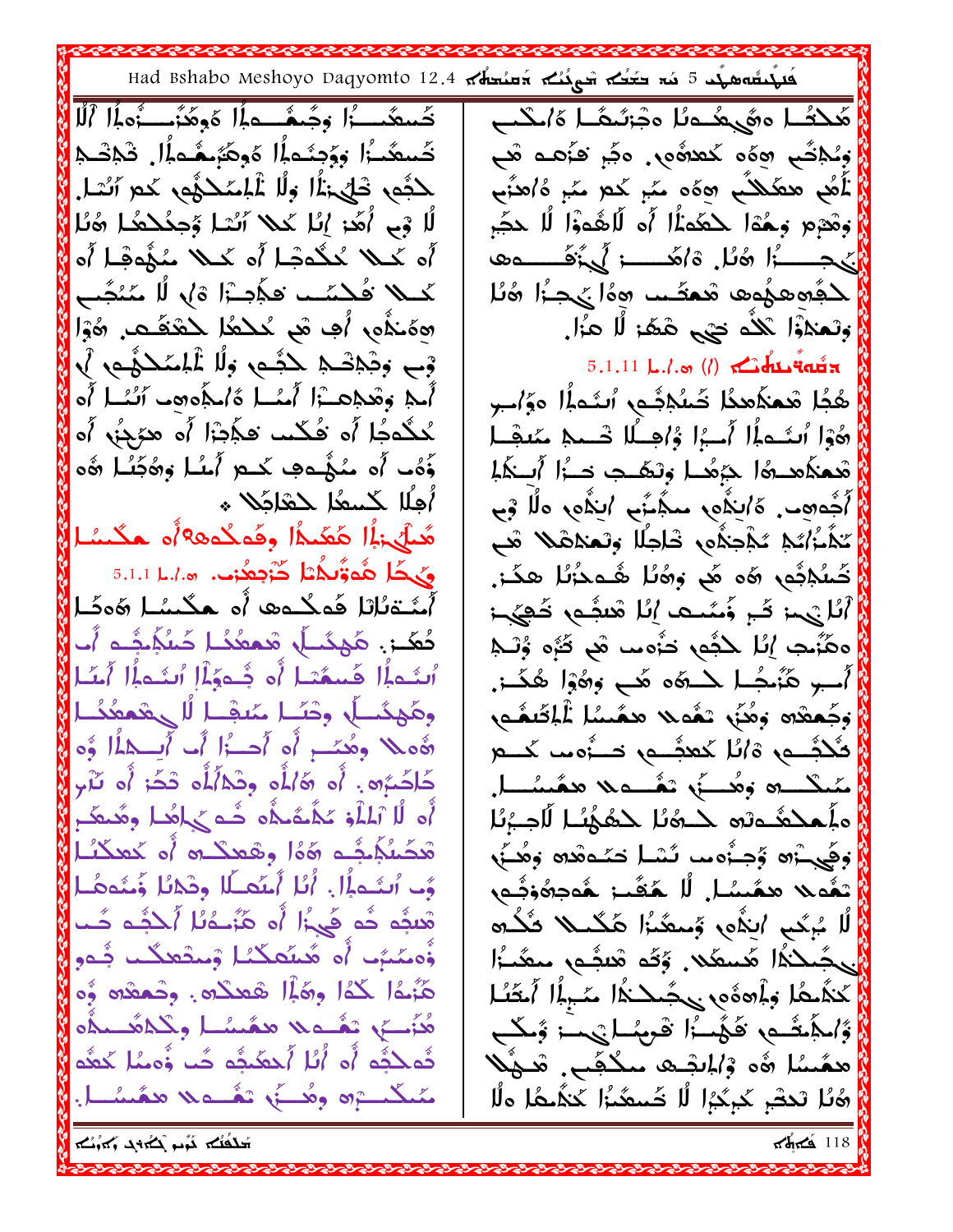| Had Bshabo Meshoyo Daqyomto 12.4 مَسْتَعْلَمَ مَسْتَمَامَة بَاسْتَ A Had Bshabo Meshoyo Daqyomto 12.4<br>ومَكَحْتَمَدَّت هَنَا كُنْ هُهُنَا كُنْ<br>قَطِيع: هُوَجِسًا كُلُّهِ وَ}رَبُّحِيبَ لَـُوهِوَهِ<br>ھَكُو وُه فَيْخَبْرَه وِحُبْ وُهِنُا كُنُفَ<br>كَافْكَا. ەُ/ىھَوْ ئَكُلُّه مُحْكَمًا مْعِ ھُدُه.<br>كُـه مُـهمُدْمِ وهُــزٌ، تَمُـهلا مِنْقَصَلًا.<br>$\bullet$ $\overline{\bullet}$<br>لكَمْنَــا هَفْــ زِلَٰا أَبِ دْخَزْبِلْلاِثْــه أَه لُل<br>كُثْمَلُّا وِهُـٰزَى كَنفُوت<br>ثَـوجَـٰدهُ أَو معكَــزُا أَحمكَــا تُقُومُــا<br>دَٰا وحُـمئعدْ۞ هُـٰٓ;هُ فَـٰهَـٰهُمْ هُـِ ـٰهُـِـدُه اُلْـِ.<br>هَتْ هُهُ هُناً مَنَهَّ: عَكْرُهُ هُمَنْعَمَّارٍ هُـُ: *<br>حَفْسِطَلا أَبِ دَكْتُمَا دُءِكْفٍ. مِنْتُوفُ<br>هَمِنُا وِهَبْ كَمْعَكْنْا هَكُمْ أَوْكُنَا.<br>هِمَكُمُّهِ هُزِيِيهُمْ هُزُومِيْيَةٍ أَوْ سِعْيَزًا<br>َهَّتِي لِكَبِلُرِ وَنَهَٰٓ: نَكْرِيهَ خَعَنُعَدُرِ هُـْتِ ﴾<br>كَكُنْهَا وَهُمَّدْهُ فَكُنْفَا سُبِياًا أُجَوْهُا<br>حُكُوْ أَيَّا بِهَنْكُمْ .<br>ودْمْأَلُمْ هُــْدُهُوهُ أَو فَرِبَعْــــِّي هِكْمُــٰلِ<br>َ حَمُلًا . أَبُلُ إِبَٰلَ ثَمِيو ُ ا<br>ھمَسُا 66 ۋىسُم: ھَسكَكَسَّا. كَحُبَ<br>كَرِ هَدُوْهُ مَكَمْلًا هَهَمْلًا. كَكَبْطُ هُوهُـلْ<br>لَّٰہُ لَا صَحْبَنَا جَاوُا لَّا خُو حِجَّيْزًا جَدَّىجًا<br>هدهُ حَمْد ــدُّا ــدَ هَهْدُـــــــــــــ وَ مَـــــزُا<br>أَهِ لَا حُـــدِ معكَنـــزُا وُبِ حُنفُــدِيدًا وُب<br>لْمُتَمَنِّعْ وَالْمَحْلَمَ مُتَحَدِّدَةَ لَكُمْؤُسَّتُوهِ .<br>تَايُحَطَ أَه وًَ مَحْدَّوَةًا ٱلَّا خُتَ مَعَنَّرًا<br>للقعدقُوم كَحرْه وَّد ضَلَّاً. هَلْدُومَنَّهُ<br>وًٰٮ تَرَكَـٰٓا أَه وًٰٮ هَٰٓ مُحَمِّدهٗا حذَٰ۪ه۞لَاثَـٰد<br>دُّوْهِ أَلْ مَوْلُ أَلْقَى هَفَضْرِ أَلْبَقِي. وَاهُ أَرْكُمْ<br>حَب أَيْ ذَائِب وِلَّا هُدِجِكُهُبِهُم حَمَدًا أَنْتِ لِ<br>لَهْزُهِ لَهُ . وحَرِهُه عَمَّدًا احَّمُّا *<br>أَه لُاهِــدًا دُهَّــ;بُّا كَكُــةِ ٱنْتْـا وِدُّــهِ<br><i>®</i> إمزُّنُا. حمُّلًا. هُوهُنَّا <i>®</i><br>تُدهِكْتُا أَو حُاجَةَ تُحْتَوْمَا أَو هَنْعْا<br>ِ هُـُمحب أَستَهْفٍ وَهجُـا شُـمِهوْتِـب كَــرِدَاً ا<br>أَوَّت مَنْزَشُــدِيًّا. أَو تَذُهَــا أَو خَالَكَـــة<br>هَّبُــعـدًا. وُحـتَـعُـهدًا مُــدَّـــا «هَــدَـــ شَــح<br><mark>﴾</mark> هَيْءَا وَا هَـتَـٰهَا أَه أَنتَـٰ لًا سُـهَّـتَـٰمُوهُ<br>نُعِيدًا وَّحُل. هُـ2هب فكلّمت لِمُقْتَب<br>لْهُ أَه هَوَجُـــا أَعتَمَكْـــا هُـــو حُكْضُــا<br>رُّهْا حكْمحُمىكا. وِتْنُم لا هَٰذكا هُزْمًا<br> وتَعصَّــدُّهَ) . ۞/إُهــدُّا حَذُّه حُلَّــُـم ولُّا<br>جُبْحُوا. وهَا هُم كُه مْع صْبِهِ مَنْهَا<br>إِ مُدِكِكُمِيْهِ ۗ اُنِّيَ أُمِنُدَنُنَا ۖ وَمُدِمَا أَنْنُـا ۖ أَه<br>حِمُّوصُا ذُكُل. وشُكْرُوم كَعْتَمْا وْاهْدُاْا<br>اْہُگُوھُل اُو ھَیُےُ اِمِّا ھَکُھُل اُو محَکِبَٰنُل<br>هُوصِمًا كُلُّه أَهْبَى ۖ وَ حَمْهُا وَعِنُعِدًاهِ<br>﴾ أَه ذَهُمُا مَانُب هَكُمُا وُه مَعَدُا أَشَهوُا أَه<br>گەڭگا. ھ. .ھ<br>لْأَلَّهُــا كَعَلِّنَـا وَهُوَنَــا أَو هَٰهِنَــلَ<br>دَوَدهُ مِنْ الْمُحَدُّلُ هُمْسَنُوْمٍ كَمِسْتَرَا<br>والكسعُا أَحمْا لَا مْحَاجُلا<br>حسْـهُوَّٰٮرُهُ٥﴾. دْتَعْـا ؈ُۣٚ؎ٓوۡا وۡعَمَّسُـا<br>مكنفركتاء مكنفشة مكالحت متاء<br>حثفحُكُمهُ ﴾ |
|---------------------------------------------------------------------------------------------------------------------------------------------------------------------------------------------------------------------------------------------------------------------------------------------------------------------------------------------------------------------------------------------------------------------------------------------------------------------------------------------------------------------------------------------------------------------------------------------------------------------------------------------------------------------------------------------------------------------------------------------------------------------------------------------------------------------------------------------------------------------------------------------------------------------------------------------------------------------------------------------------------------------------------------------------------------------------------------------------------------------------------------------------------------------------------------------------------------------------------------------------------------------------------------------------------------------------------------------------------------------------------------------------------------------------------------------------------------------------------------------------------------------------------------------------------------------------------------------------------------------------------------------------------------------------------------------------------------------------------------------------------------------------------------------------------------------------------------------------------------------------------------------------------------------------------------------------------------------------------------------------------------------------------------------------------------------------------------------------------------------------------------------------------------------------------------------------------------------------------------------------------------------------------------------------------------------------------------------------------------------------------------------------------------------------------------------------------------------------------------------------------------------------------------------------------------------------------------------------------------------------------------------------------------------------------------------------------------------------------------------------------------------------------------------------------------------------------------------------------------------------------------------------------------------------------------------------------------------------------------------------------------------------------------------------------|
|                                                                                                                                                                                                                                                                                                                                                                                                                                                                                                                                                                                                                                                                                                                                                                                                                                                                                                                                                                                                                                                                                                                                                                                                                                                                                                                                                                                                                                                                                                                                                                                                                                                                                                                                                                                                                                                                                                                                                                                                                                                                                                                                                                                                                                                                                                                                                                                                                                                                                                                                                                                                                                                                                                                                                                                                                                                                                                                                                                                                                                                         |

૱૱૱૱૱૱૱૱૱૱૱૱૱૱૱૱૱૱૱૱૱૱૱૱૱૱૱૱૱૱૱૱૱૱૱૱૱

سَنْبُسْ مَوْسِمٍ بَكْتَهَا بِمَجْرَسُكَ

 $\frac{1}{\pi 4\pi 6}$ 119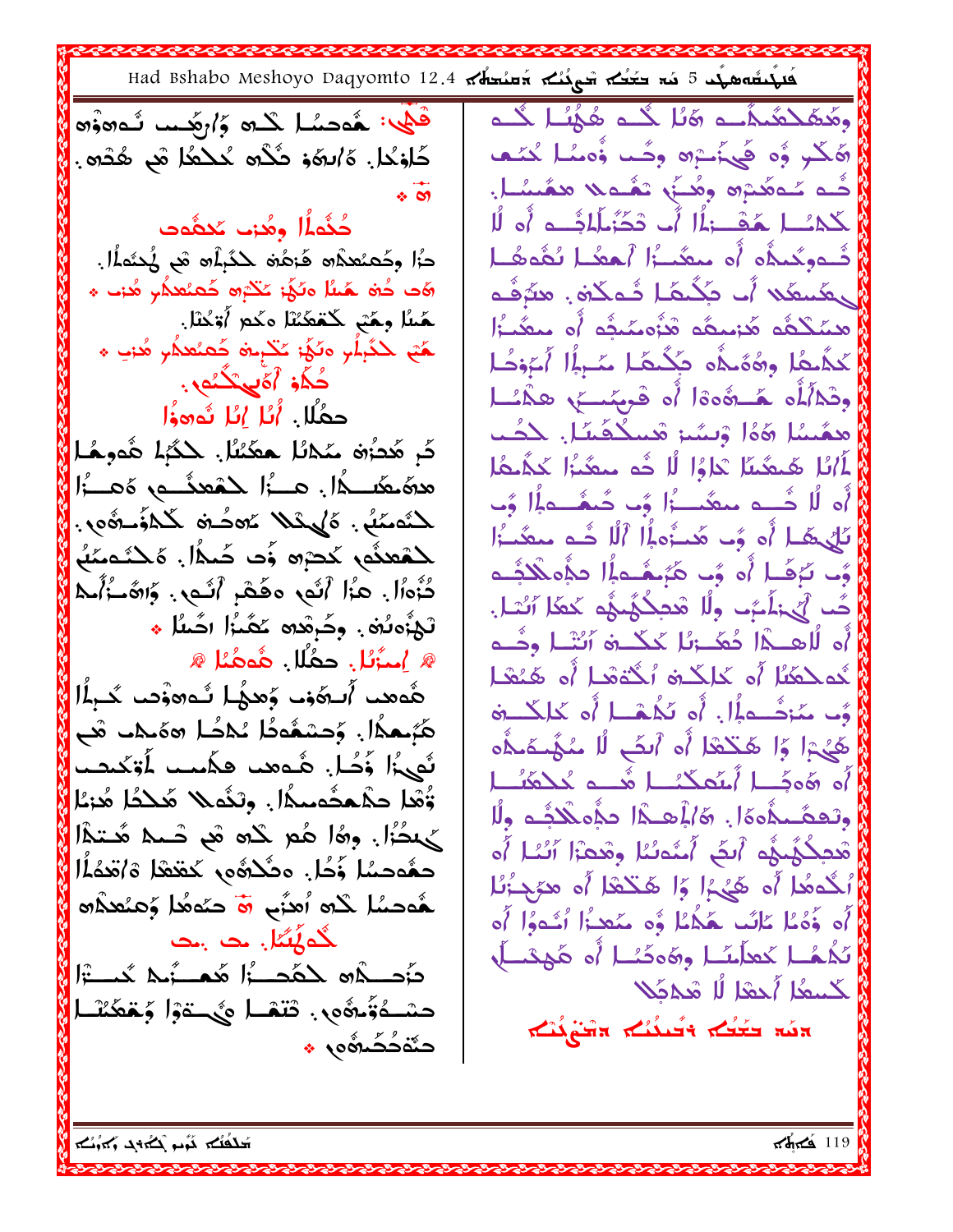Had Bshabo Meshoyo Daqyomto 12.4 مَسْتَعْلَمَ 4.4 Had Bshabo Meshoyo Daqyomto هَهَد حَاقَا ولَا عَثَمَلَا وَوُهُداْ. أَلَّا حَدًّا وَإِنْقَالَ فِيَحْدِ دَّسْبُوْا دَٰلاؤُلا أَ30 لَكُدُوفُ مَثْلًا وِإِنْغُدِيَّةٍ. قُلْ أَ30 أَ هَدُرًا. هَجِيَ هُتِمْ هُمَّكَسِهِ كَبْتَرَا مَحْثَم*أ*ا هؤُهُد*مأا* حَنَّمُثَـمأا. هُـٰهمَحكَـب حَدَّدُهُ وهُ وهُمْ مَسْرًا وَمِنْ الْمُسْرَارَ مَنْنَا وِإِنْغُـملَا مِعْزَمَٰبِ لَاصَرْنَا. هُـنَّى ەاِنْغُا ھُيْءَب ھُـەوھُىر كَـٰٓ كَلَّـٰهُا. ةَهمَّحسَّبِ كُـــرِ ثَلا تَـــتِنُمَّا حــقُلا تمُّدي مُرا وهَكُم أُوزِمُا وفُوزِمُلْلَ. هُــْوَم مُــْهُ هُــِ هُـُــْمْـَمِ أَسـو وْأَهُــز. اْتَعَمَّمَ \*<br>اُوْهُــ ثَلا اْحتَــُــدًا هفَلا هُـّفَـكْـهَــا. وكمسأه وإنعا كمله كلم أمصًا وتععنُمر وُسْدَه. حعَدُمْدُم أَنْ هَعْسَم ەلَّاخُەر كَھنُا ەَڪَرُەمە ھُەوھُـا ھـفُلا كْتِصَلّا هُالْتُه. ەُتمَّت ھنُوھُتُ مَنْكُتْ َّدْئِبُ \*<br>مُّملُمُل. حمُلًا. حَمُل لِكُـدُّا رَبَّــــــــــ مَحكُــــا هُــــا ــهُوحمُنُـــا حَقًّى عَمِعًا وَيُبِ ثَمِيعًا. هَجَرَها عَمْدًا مْعِ لَمْصَلًا . حمَّى عَمَٰدَ وَحَرِ مِهَا أَصَلًا . لْمُرْهَّفْقُومِ مَـُـْمَتْ لَكُمْ وُوَهِنُـلْ لُمِحَـٰل حَقَّقَدْتُوهَبْ مُحَدُّوهِ ﴾ [مُحَظُّرُ وتَنزَوْا ة/هكْبِ لْمُحَرَّة وَهِنْعِيجًا. غَمَعُنَا كَسْتَرَا. كُمْؤُهِ كُلْتُ لَكَ هُ هَذِ: لَا أَمْلَا حَنْهِ ىشىلاە «ەَە ھشىھُوّٓا كَلْمُصَرْ« وَهِسُل وإلعُا وتعكِّضَعا أَلَّا وَبِعَثْفِ وَوَتَدَكَلا ثُلا. ەھۡكَــ;ە ئــمىُـڠرە كَتَقَــا وۡ/لَمَت اقْهُمْ وُمَحْقَقِكُمْ فَيْ أَنْ دَاءَ وَّوْمَا وَكُتُلْ. ئَعْفُو أَسْتُوفًا سَنُّفَ هَيُنَّالُ \* أُه دُقَالَ هَجْمَعْجُبْلَ. أُه أَحُقْلَ هَ مَحْدَثُما هُوصُط كَعِهُكُلّ وَاسْت حَــفُلا ەڭلائىم ھۆجتۇلل ەھتە بۇقىل ەۋگىلار. း တုပ်တို့သ أَاوَّهُوَهِ وَهُوَهُ مَعْقَدُهُمْـ } لَنُتُمْ وَهُنُّوَيْهِ } بحسنة وشمال بحسن المستفق المستماء لِضَا هَمحْكاةَا. ۞ لَا لْمُؤَكِّدِ هَاوَجَنَّو بحسنة مستمرك المستمرين أَ \* فَتَحْتَشُهِ مَحْتَ هُكْمُ مُكْمُ المُهْدُورِ. حَقَدْهِ كَعْنَكُمْ فْحَيْ جَمَانِ أَحَصُّا وَحِبْرَهِ وِإِنْهُمَا لَا أَلَمَّا ِ هَكْسُلُ كَلاهُنَا. ٱلمُؤهد هُـب. ٱمْثَلُّلُ وَلَعَكُلُهُمْ وَلَأُلُمْ وَتَعَمَّلُهُمْ وَلَدَيْ وَلَيْ مِنْ مِنْ وَلِيَدِينَ مِنْ وُاف أَبَلَ حَمْعَسُلَ. مَعَجَب إِبْلِ حَدَّمٍ أَمِدْ حَدَّمْدًا اِنْقُا هَيْتَاا مُوَّى وَتَعشَى وْمِ أَمَنَّـبٍ. وَحَفَكَـٰهُـْمِ لَدُهِـنِّمِ أَسَلُّهِ ۖ وَّحُماً الْمَحْمَا وَيَّبِيْنَا وَوَيْ الْمُحَارِّ حَزَم لْكُمْ، { وِهُوَتُمَعَادًا، يَّا، { مِنْ هُلُبِي وِحُمْبِ لِمُسْرَهُورٍ ٱوْهَا وِلْللْأَسْمَرِ بَعْجِ وِذُوْا حَلَّٰہُ فِما وَلَا وِذِّـهُـا. هُهْـا شَح ضَفَهْوَهِ وَحَقَّـه مِنُوْلِ وَّصْلِ مَعْـمِلوُّثَا. أُهوَمُـــا هُ/حَــــرٍ. همَــــرٍ هُه نُؤْـــهوَٰى. وُّحِفُثُماْ أَوْمِي أَوْهَدٍ وِأَرْدَةًا وِلَا شَحَبًٰا دَوِلًا أبدأه ومع وسلم المستقار والمستقار تَحْلُقُكُمْ مُوَّمِرٍ بِمَاجَةٍ بِمَاهَمَكُمْ  $\pi$ ar $\leq$  120